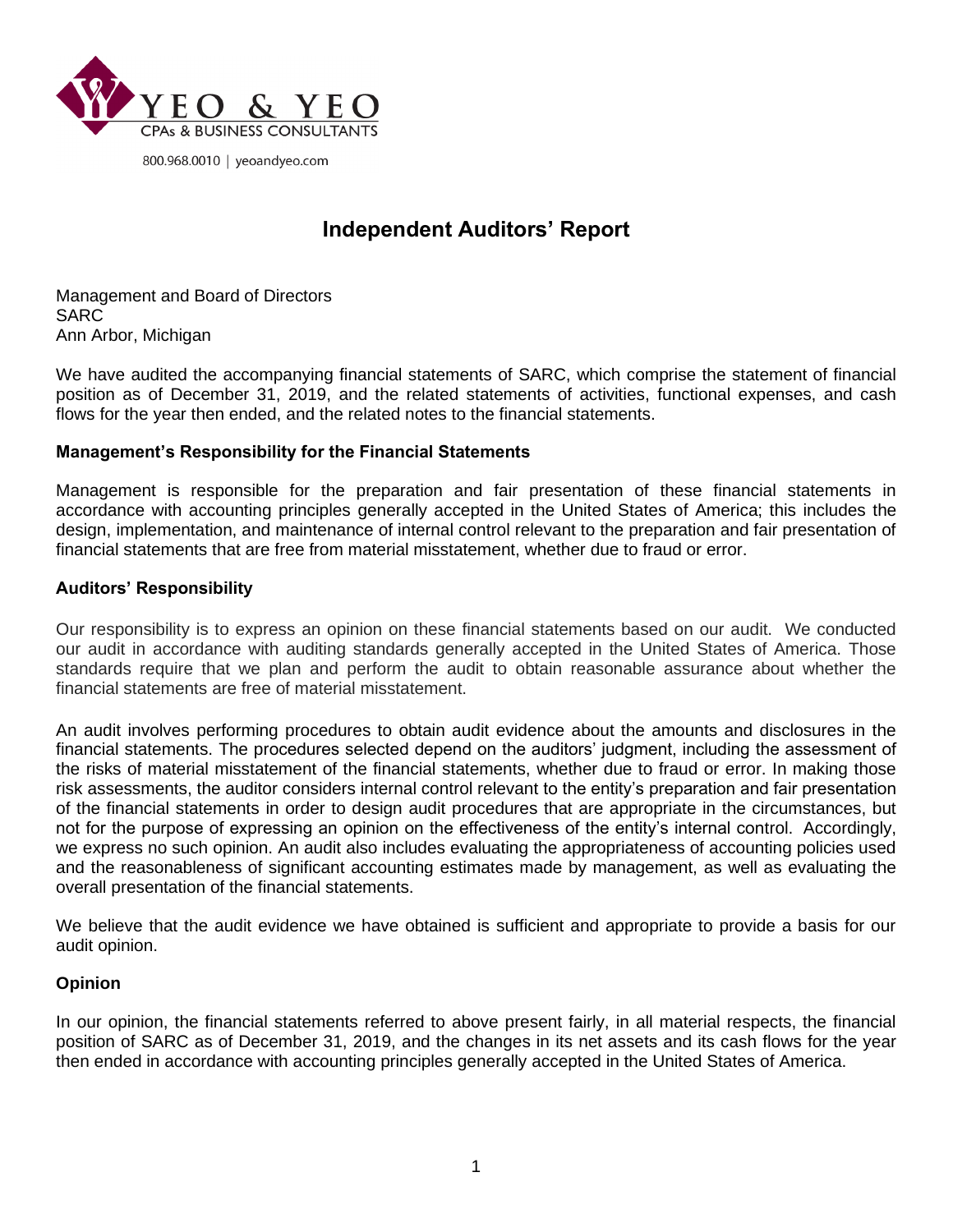### **Adoption of New Accounting Standards**

As described in Note 2 to the financial statements, SARC changed its method of accounting for revenue recognition in 2019 as required by the provisions of FASB Accounting Standards Update 2014-09 *Revenue from Contracts with Customers*, and changed its method of accounting for contributions in 2019 as required by the provisions of FASB Accounting Standards Update 2018-08 *Clarifying the Scope and Accounting Guidance for Contributions Received and Contributions Made*, and changed its method of accounting for restricted cash in 2019 as required by the provisions of FASB Accounting Standards Update 2016-18 *Statement of Cash Flows – Restricted Cash*. Our opinion is not modified with respect to that matter.

#### *Report on Summarized Comparative Information*

We have previously audited the SARC 2018 financial statements, and we expressed an unmodified audit opinion on those audited financial statements in our report dated May 1, 2019. In our opinion, the summarized comparative information presented herein as of and for the year ended December 31, 2018, is consistent, in all material respects, with the audited financial statements from which it has been derived.

yeo & yeo, P.C.

Ann Arbor, Michigan May 6, 2020

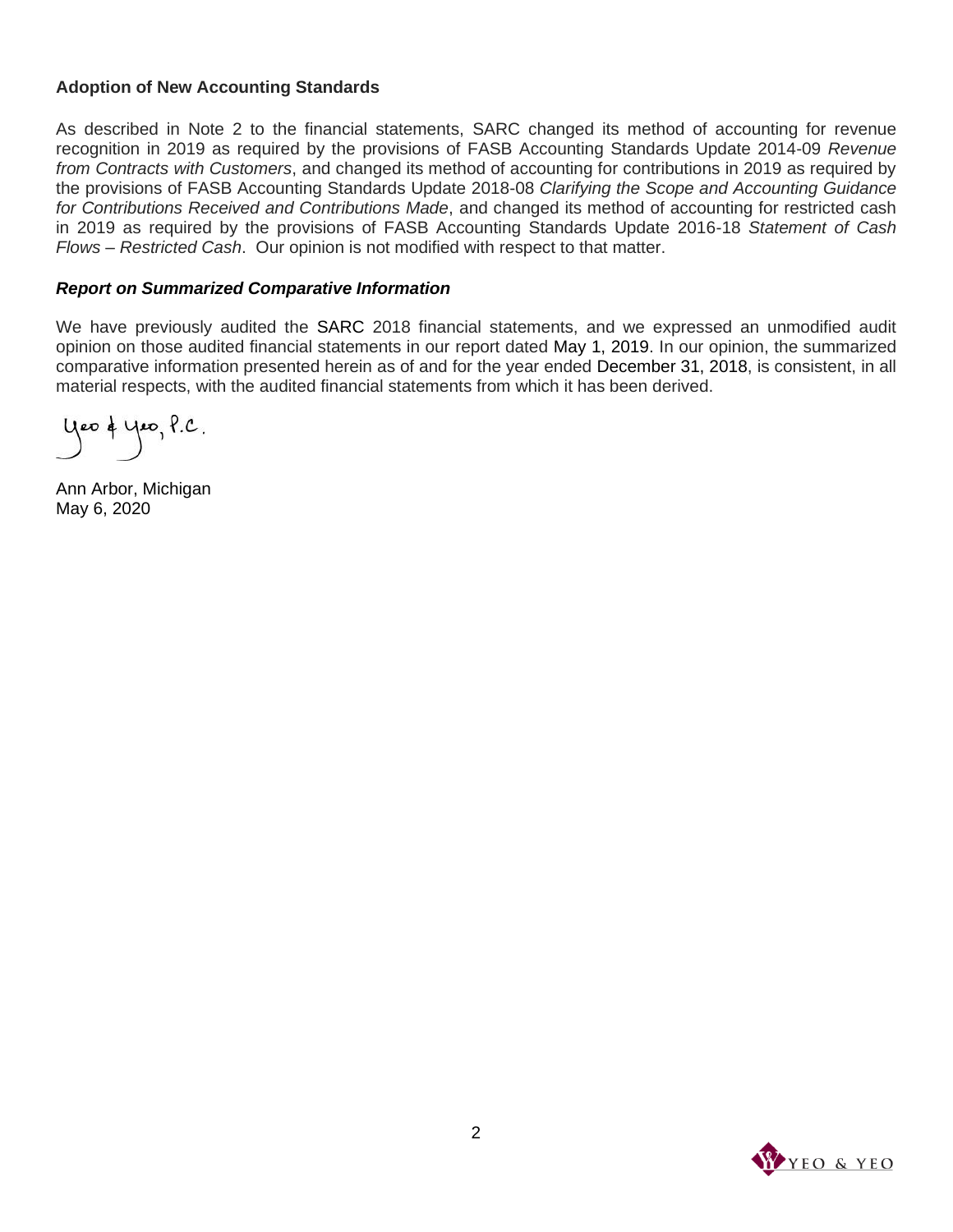## **(With Sumarized Comparative Information for 2018) Statement of Financial Position SARC December 31, 2019**

|                                          | 2019 |           |    | 2018      |  |  |
|------------------------------------------|------|-----------|----|-----------|--|--|
| <b>Assets</b>                            |      |           |    |           |  |  |
| <b>Current assets</b>                    |      |           |    |           |  |  |
| Cash                                     | \$   | 4,751,604 | \$ | 5,121,979 |  |  |
| Restricted cash                          |      | 120,570   |    | 50        |  |  |
| Accounts receivable                      |      | 199,529   |    | 134,209   |  |  |
| Promises to give, current portion        |      | 1,149,778 |    | 1,412,805 |  |  |
| Prepaid expenses                         |      | 11,190    |    | 14,917    |  |  |
| <b>Total current assets</b>              |      | 6,232,671 |    | 6,683,960 |  |  |
| Property and equipment, net              |      | 128,408   |    | 135,448   |  |  |
| Promises to give, net of current portion |      | 1,821,926 |    |           |  |  |
| <b>Total assets</b>                      | \$   | 8,183,005 | \$ | 6,819,408 |  |  |
| <b>Liabilities and Net Assets</b>        |      |           |    |           |  |  |
| <b>Current liabilities</b>               |      |           |    |           |  |  |
| Accounts payable                         | \$   | 432,349   | \$ | 225,503   |  |  |
| Accrued payroll and related liabilities  |      | 5,300     |    | 6,407     |  |  |
| Deferred revenue                         |      | 10,000    |    | 38,427    |  |  |
| <b>Total current liabilities</b>         |      | 447,649   |    | 270,337   |  |  |
| Net assets                               |      |           |    |           |  |  |
| Without donor restrictions               |      |           |    |           |  |  |
| Undesignated                             |      | 2,144,882 |    | 2,828,188 |  |  |
| Designated for projects in progress      |      | 302,389   |    | 317,692   |  |  |
| Total without donor restrictions         |      | 2,447,271 |    | 3,145,880 |  |  |
| With donor restrictions                  |      |           |    |           |  |  |
| Purpose restrictions                     |      | 2,188,307 |    | 1,990,386 |  |  |
| Time-restricted for future periods       |      | 3,099,778 |    | 1,412,805 |  |  |
| Total with donor restrictions            |      | 5,288,085 |    | 3,403,191 |  |  |
| Total net assets                         |      | 7,735,356 |    | 6,549,071 |  |  |
| <b>Total liabilities and net assets</b>  | \$   | 8,183,005 | \$ | 6,819,408 |  |  |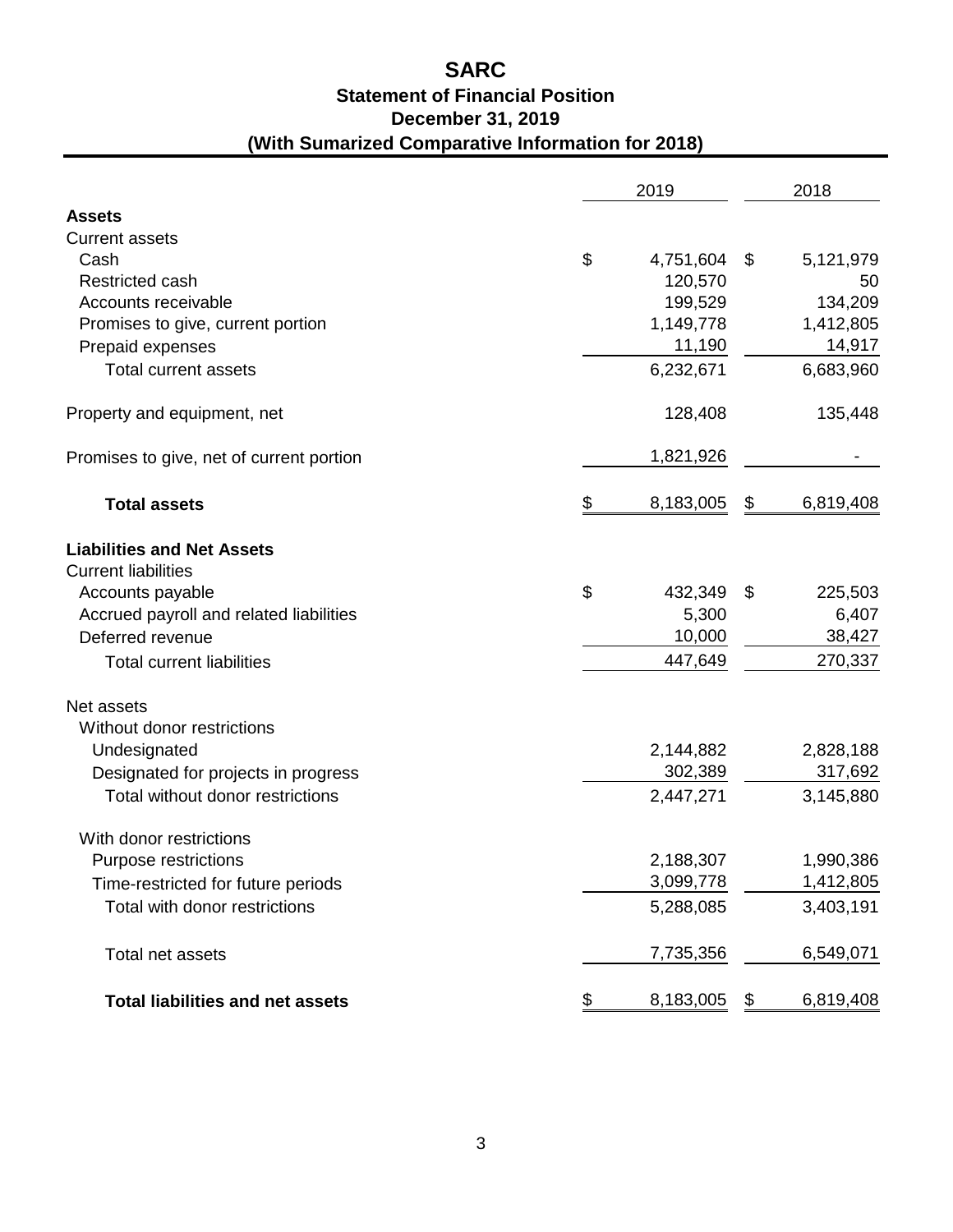### **(With Sumarized Comparative Information for 2018) Statement of Activities SARC For the Year Ended December 31, 2019**

|                                       | <b>Without Donor</b><br><b>Restrictions</b> |            |                                          | Total       |      |           |    |            |
|---------------------------------------|---------------------------------------------|------------|------------------------------------------|-------------|------|-----------|----|------------|
|                                       |                                             |            | <b>With Donor</b><br><b>Restrictions</b> |             | 2019 |           |    | 2018       |
| <b>Support and revenue</b>            |                                             |            |                                          |             |      |           |    |            |
| Contract income                       | \$                                          | 38,118     | \$                                       | 1,081,769   | \$.  | 1,119,887 | \$ | 824,121    |
| Government grants                     |                                             | 130,301    |                                          |             |      | 130,301   |    | 366,436    |
| Donations                             |                                             | 22,681     |                                          | 3,111,262   |      | 3,133,943 |    | 2,769,644  |
| Miscellaneous income                  |                                             | 13,273     |                                          |             |      | 13,273    |    | 16,438     |
| Interest income                       |                                             | 20,314     |                                          |             |      | 20,314    |    | 22,751     |
| Realized gain on investments          |                                             | 11,706     |                                          |             |      | 11,706    |    | 27,095     |
| Net assets released from restrictions |                                             | 2,308,137  |                                          | (2,308,137) |      |           |    |            |
| Total support and revenue             |                                             | 2,544,530  |                                          | 1,884,894   |      | 4,429,424 |    | 4,026,485  |
| <b>Expenses</b>                       |                                             |            |                                          |             |      |           |    |            |
| Program services                      |                                             | 2,214,924  |                                          |             |      | 2,214,924 |    | 3,056,346  |
| Management and general                |                                             | 1,028,215  |                                          |             |      | 1,028,215 |    | 1,271,962  |
| Total expenses                        |                                             | 3,243,139  |                                          |             |      | 3,243,139 |    | 4,328,308  |
| Change in net assets                  |                                             | (698, 609) |                                          | 1,884,894   |      | 1,186,285 |    | (301, 823) |
| Net assets beginning of year          |                                             | 3,145,880  |                                          | 3,403,191   |      | 6,549,071 |    | 6,850,894  |
| Net assets end of year                | \$                                          | 2,447,271  |                                          | 5,288,085   | \$   | 7,735,356 | £. | 6,549,071  |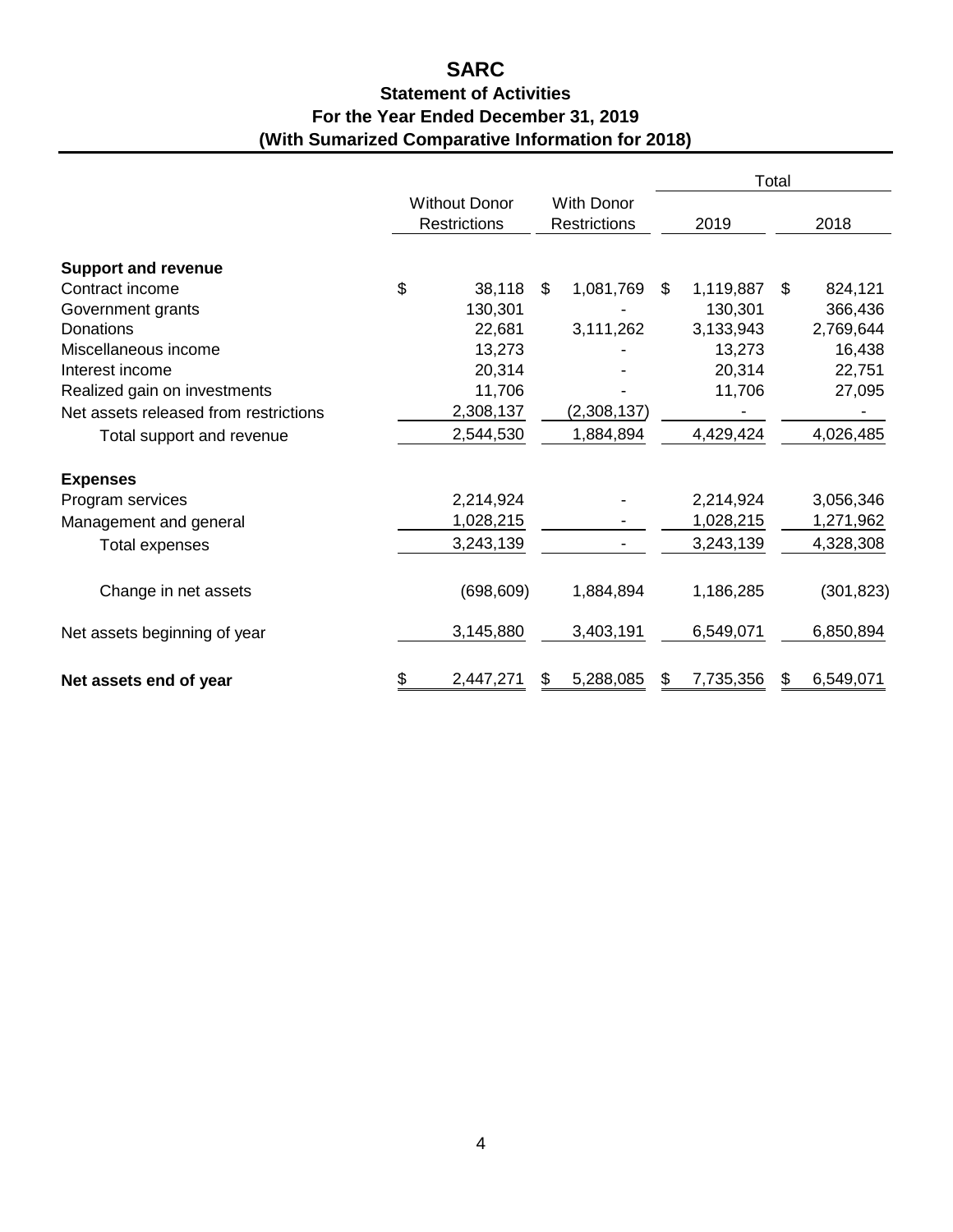# **SARC**

### **(With Sumarized Comparative Information for 2018) Statement of Functional Expenses For the Year Ended December 31, 2019**

|                                |                            |                           |           |      | Total     |    |           |
|--------------------------------|----------------------------|---------------------------|-----------|------|-----------|----|-----------|
|                                | Program<br><b>Services</b> | Management<br>and General |           | 2019 |           |    | 2018      |
| Salaries, taxes and benefits   | \$<br>357,253              | \$                        | 592,328   | S    | 949,581   | \$ | 1,068,182 |
| Clinical trial direct expenses | 1,692,285                  |                           | 85,016    |      | 1,777,301 |    | 2,664,188 |
| Travel                         | 31,513                     |                           | 609       |      | 32,122    |    | 62,468    |
| Office expenses                | 31,651                     |                           | 24,835    |      | 56,486    |    | 58,420    |
| <b>Professional services</b>   | 23,641                     |                           | 143,213   |      | 166,854   |    | 209,481   |
| Conferences and meetings       | 65,647                     |                           | 13,262    |      | 78,909    |    | 68,220    |
| Depreciation                   |                            |                           | 7,040     |      | 7,040     |    | 6,677     |
| Honorariums                    | 2,500                      |                           |           |      | 2,500     |    | 3,000     |
| Insurance                      |                            |                           | 62,024    |      | 62,024    |    | 70,086    |
| <b>Public relations</b>        | 120                        |                           |           |      | 120       |    | 2,080     |
| Rent                           |                            |                           | 67,472    |      | 67,472    |    | 67,472    |
| Website                        | 10,314                     |                           | 32,416    |      | 42,730    |    | 48,034    |
| Total                          | 2,214,924                  | \$                        | 1,028,215 | \$   | 3,243,139 | \$ | 4,328,308 |